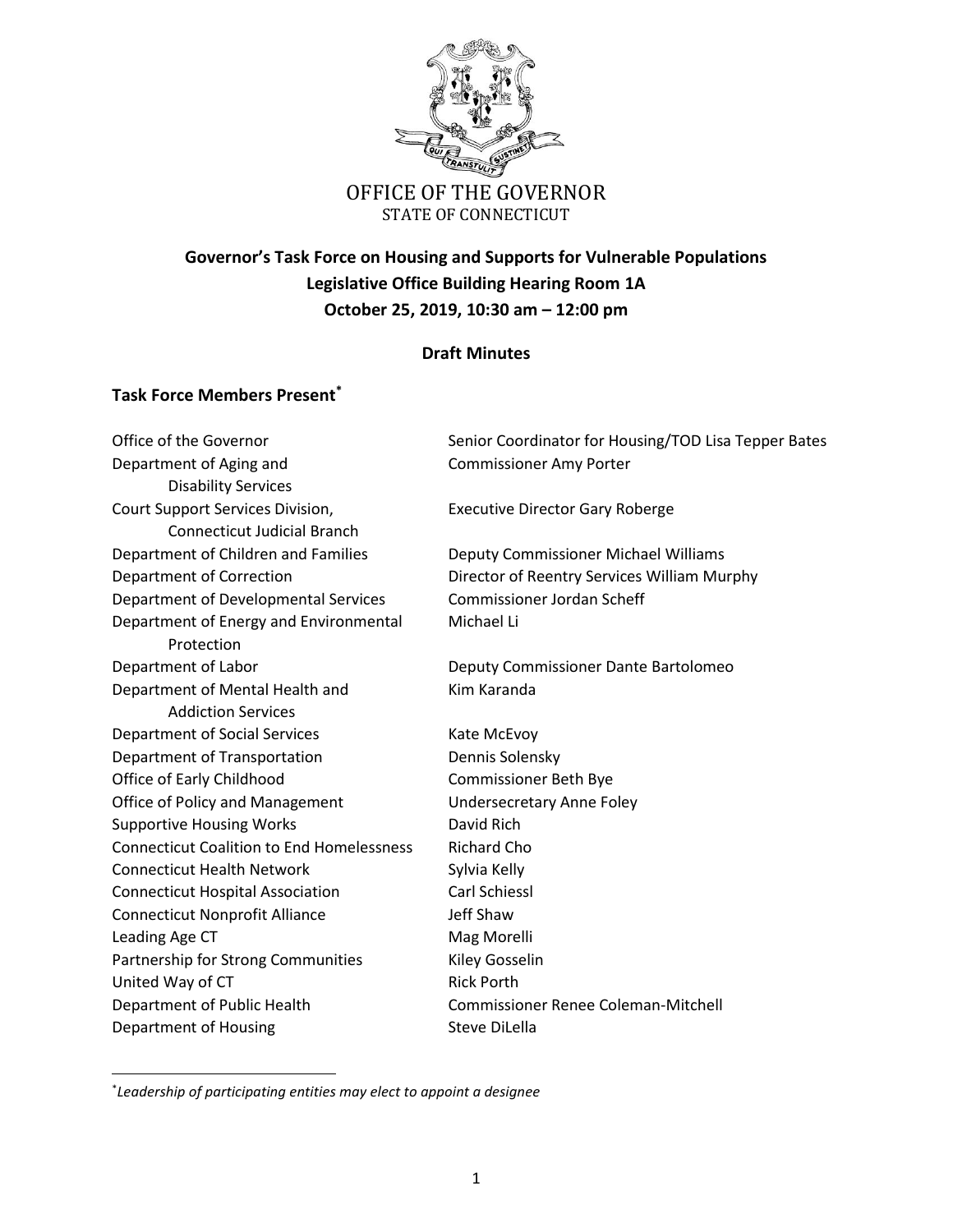CT Housing Finance Authority Terry Nash

#### **Task Force Members Absent**

Corporation for Supportive Housing Christi Staples Director, New England Mental Health CT **Luis Perez, President and CEO** Office of Healthcare Strategy Vicki Veltri Department of Economic and Community Commissioner David Lehman Development

## I. Call to Order – 10:35 AM. Minutes approved unanimously.

- II. North Hartford Zero Inflow to Homelessness Project *presentation by Rosanne Haggerty and Beth Sandor, Community Solutions (slides attached)*
	- a. Systemic retooling efforts aimed at ending homelessness, including for chronic and veteran homeless households, have been successful nationwide but consistently raise the question re: prevention and reduction of inflow into systems of care.
	- b. Project aim: achieve and sustain zero inflow into literal homelessness among all people in the North End by June, 2022.
	- c. Methodology: both quantitative and qualitative, analyzed HMIS records from CY2018 (identified 111 households), interviewed 18 households re: experience of homelessness.
	- d. Findings: qualitative interview themes include institutional response/involvement, network impoverishment, and individual vulnerabilities, quantitative data .highlighted eviction and substance abuse/mental health as significant contributors
	- e. Used data to set strategy and define theory of change, including defining target population and narrowed focus re: specific, most prevalent drivers of inflow. Set incremental goals to track progress over time tied back to each identified driver (include reducing formal evictions, zero discharged of black men from DOC into homelessness, robust and effective behavioral health services for black men).
	- f. Next steps: hiring and convening experts to lead driver-specific work by January, 2020 and conduct quality By Name List Action Lab.
	- g. Discussion:
		- Issues raised related to fatherhood (males identified as individuals in statewide systems who have fatherhood responsibilities/are part of families) – DCF, DSS, and OEC flagged programs in all three agencies to promote connections.
		- State Health Assessment and State Health Improvement Plan consistent with findings from project, and consistent with known issues in communities of color Question raised related to points of entry, findings highlighted four lanes (formal evictions, informal displacement, DOC reentry, and lack of access to ongoing substance use/mental health treatment).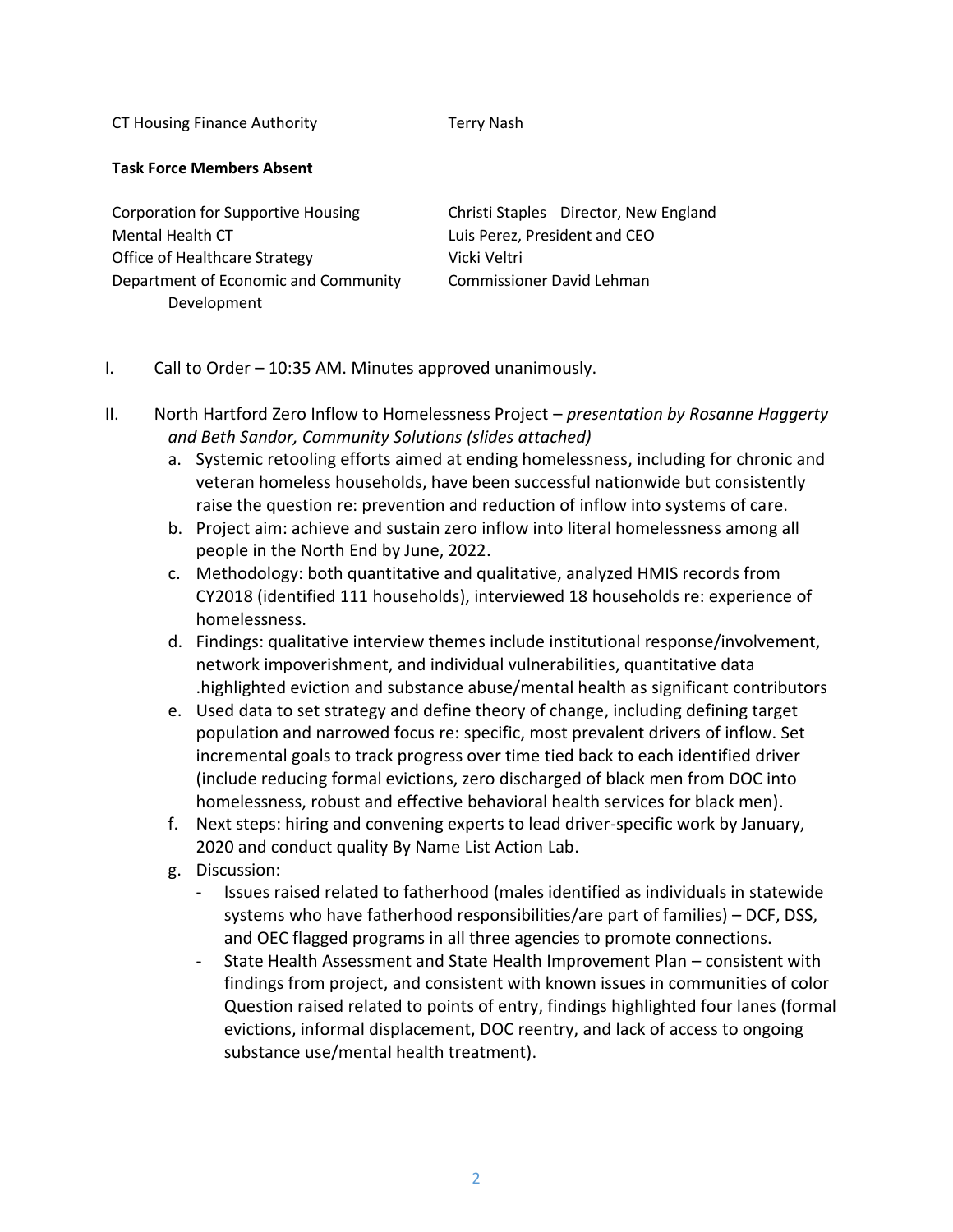- Suggestion raised related to linking healthcare to effort, including access to medication, care coordination, etc., engaging offender reentry programming statewide and local mental health authorities.
- Statewide, 1,200 people statewide annually (some 50% of homeless population) have previous history of incarceration or criminal justice involvement (many of whom have history with DOC as early as 15/16 years of age).
- Project in UK, "Troubled Families Project," identified vulnerable households and put services in place. Efforts focused on criminally involved youth, specifically, due to high prevalence and identification as key driver. Improved outcomes and savings in government expenditures on identified families both noted.
- DCF leading initiative re: fatherhood engagement, identified potential trust issues related to engaging black males (suspicion, failed previous efforts to seek help, etc.).
- CSSD's workforce engages incarcerated individuals prior to discharge and postdischarge to the community, opportunity for additional preventative efforts.
- III. Update on Task Force's Frequent Multi-System User Pilot
	- a. Update on data match, *Lisa Tepper Bates, Office of the Governor*
		- o DSS identified as lead partner coordinating data match through Beacon under the DSS/DMHAS/DCF Behavioral Health Partnership. Data match effort will expand on existing data matching efforts, including existing partnership with CCEH that has completed a data match with Medicaid users and households experiencing homelessness.
		- o Marshalling privacy protections, ensuring households' privacies are protected without stalling progress.
		- o Multi-system match will provide visibility beyond what has been possible with two-system matches.
		- o National partners have validated that this is the direction systems are talking about going, and have shared encouragement to be pragmatic, and start matching data across systems where it is possible – not waiting for all questions to be answerable, or seeking the "perfect" starting point.
		- o Goal of Pilot multi-system data match is to reveal new information and to inform the way forward with regard to future multi-system data matching efforts.
	- b. Service Coordination sub-group for pilot, *Rick Porth, United Way of CT*
		- o Subgroup convened for the first time on 10/23/19
		- o Begun with charge from Governor and Taskforce to define and operationalize a pilot program in Fairfield County, CT aimed to coordinate services for the subset of multi-system frequent users identified through data match, intended to be scalable statewide.
		- o Reviewed existing models, including CT Coordinated Access Networks, Critical Time Intervention case management model, 2Gen/Whole Family approach, and state's response to Hurricane Maria to inform efforts.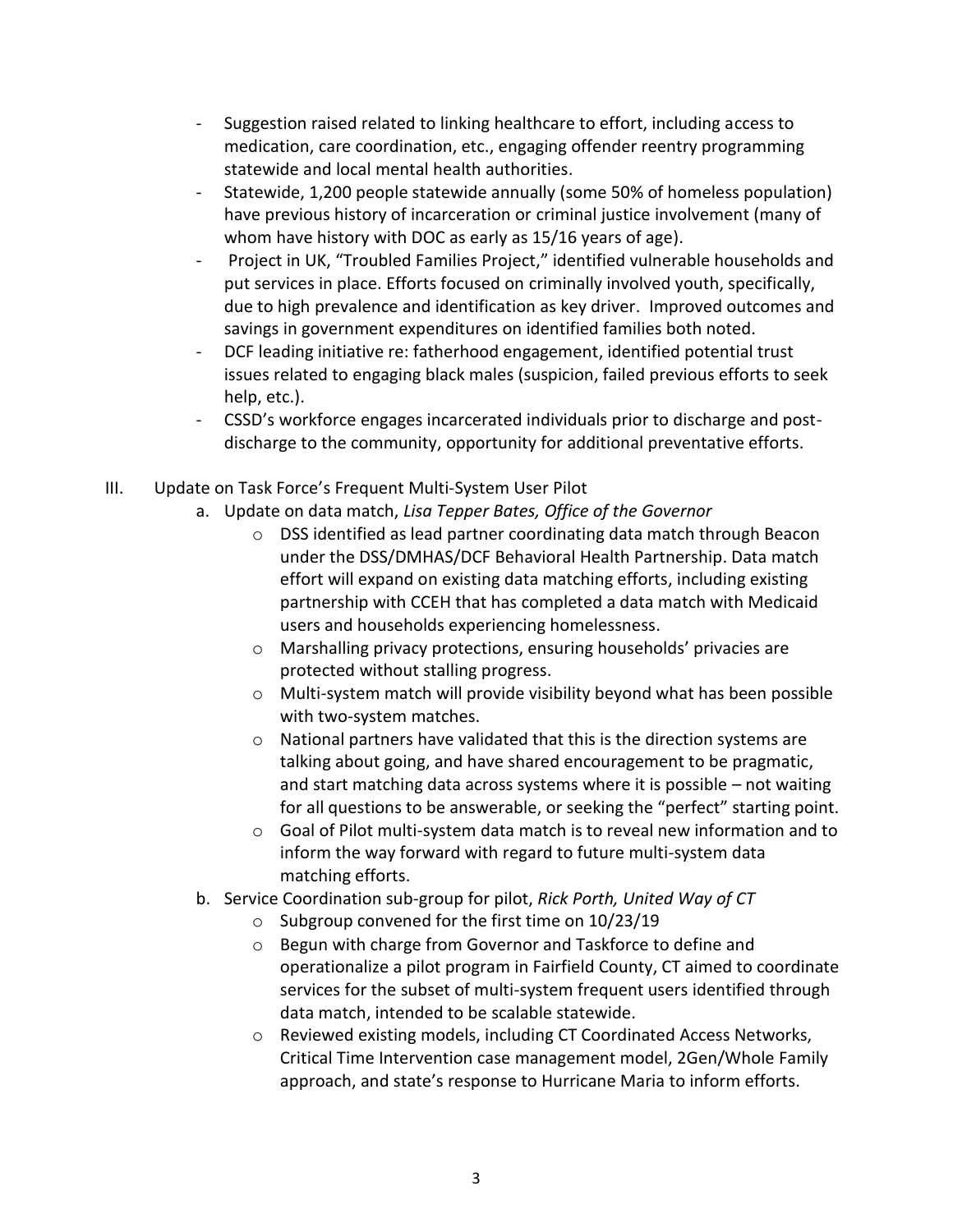- o Highlights: Flexible funds were critically important to success of service coordination efforts and improved outcomes, importance of participant/ family voice raised.
- c. Collaboration with OEC Skylight Project, *Commissioner Beth Bye, OEC*
	- $\circ$  \$8.5 million grant received by OEC to work on data-sharing efforts related to early childhood and beyond.
	- o Contracted with Skylight Project to conduct work.
	- o OEC is committed to leveraging effort. Skylight is a user-experience technology firm, and is beginning with playbook to give agencies guidelines re: data sharing across systems. Prioritize user-driven information collection by asking clients using one system re: what is working and not working in systems they are using.
	- o DOH has taken leadership role in working with researchers re: engaging households experiencing homelessness and involved in multiple systems.
- d. Discussions with research/evaluation partners, *David Rich, Supportive Housing Works*
	- o Identified need for partners to assist with design and evaluation of pilot.
	- o Yale School of Public Health has signed on to leverage work with big data sets to focus on primarily quantitative side of pilot.
	- o Dr. Maria O'Connell, Yale Program on Recovery and Community Health (PRCH), and Dr. Leigh Nathan, Psychiatrist, have signed on to leverage experience working through a patient-centric lens and will be partnering on project to guide service design and parameters, and evaluation of outcomes.
	- o Lauren Zimmermann, Supportive Housing Works, representing Fairfield County CAN service coordination work locally in pilot region.
- IV. Next Steps, *Lisa Tepper Bates and David Rich*
	- a. Deputy Commissioner Dante Bartolomeo (DOL) raised opportunity to look through 2Gen lens, exploring best practices re: co-locating American Job Centers with community partners as a result of system mapping to identify households' interaction with varied systems: explore braiding funding -- co-location could be physical or technological to help households avoid homelessness/secure employment.
	- b. Taskforce will be meeting in November and then again in January.
	- c. Data Match subgroup will be bringing back specifics re: data match.
	- d. Service Coordination subgroup will bring back thinking re: service coordination pilot.
	- e. Matt Andrews at the Building State Capability project at the John F. Kennedy School of Government at Harvard University suggests that government systems are built looking backward at the last 50 years and aren't built for challenges faced together and look forward. Need to use data and identify new ways to collaborate, but way forward doesn't have a specific roadmap/clear pathway forward.
- V. Other Business N/A.